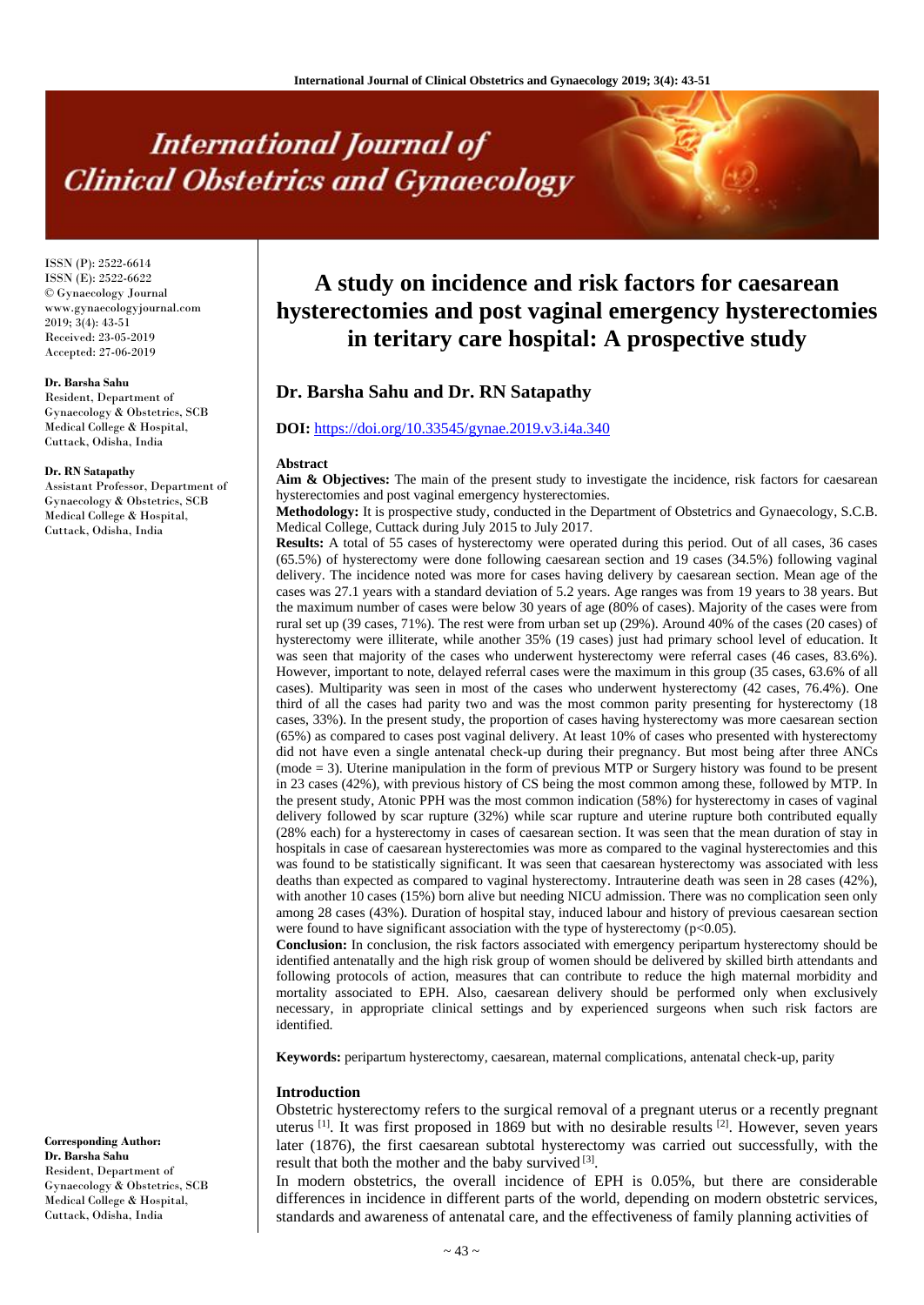a given community  $[4]$ . The incidence of peripartum hysterectomy in the literature is reported as 0.24, 0.77, 2.3, and 5.09 per 1,000 deliveries by Sakse *et al*. [5], Whiteman *et al.* [6], Bai *et al*. [33] and Zeteroglu *et al*. [8], respectively. In the past, the majority of EOH was performed for postpartum haemorrhage usually caused by uterine atony [9, 10].

Severe postpartum haemorrhage was reported to occur in 6.7/1,000 deliveries worldwide the main causes of the uncontrollable haemorrhage necessitating an EPH have changed since the 1980s. This indication for the procedure is less common in these days due to availability of potent uterotonic agents together with the advent of less invasive surgical alternatives such as uterine tamponade, B Lynch suture, and uterine artery/internal iliac artery ligation [10, 11]. Increase in blood supply to the uterus and alteration in pelvic anatomy during pregnancy predispose to excessive primary haemorrhage and potential injury to the bladder/ureter, respectively  $[3]$ . In developing countries, limited availability of blood together with financial constraints constitute additional challenges which increase the operative morbidity and mortality [12-14].

Uterine atony and rupture have been overtaken by abnormal placentation in many studies. This is not only because of improved conservative management of uterine atony and a reduced incidence of uterine rupture due to the extensive use of the lower uterine segment incision in preference to the upper uterine segment incision for caesarean section (CS), but also because of an actual increase in the incidence of the morbidly adherent placenta. Abnormal placentation, which refers to both placenta previa and the morbidly adherent placenta, is thought to be increasing because of the rising rate of CS.

Conservative treatment of postpartum haemorrhage includes uterotonics (Oxytocin, ergotamine), uterine massage, uterine artery embolization, uterine packing, pelvic vessel ligation, B-Lynch suture, multiple square sutures, and recombinantactivated factor VII.

The most severe complication of haemorrhage is maternal death, whose risk is estimated to be approximately 1 in 100,000 deliveries in developed countries and has been increasing. This risk is as high as 1 in 1,000 deliveries in developing countries. Other maternal complications of postpartum haemorrhage include hypovolemic shock, disseminated intravascular coagulopathy, renal failure, hepatic failure, and adult respiratory distress syndrome  $(ARDS)^{[15, 16]}$ .

The resources required to manage these women therefore extend well beyond the surgical costs. In addition, as medical practice is constantly changing and new discoveries come to the fore, lessons learnt from this study may help in revising the existing clinical protocol for the emergency management of severe obstetric conditions.

Hence, the present study is to investigate the incidence, risk factors for caesarean hysterectomies and post vaginal emergency hysterectomies. Maternal outcomes of these cases, complications and associated maternal mortality

# **Materials and Methods**

# **Source of data**

This is study is to be conducted in the Department of Obstetrics and Gynaecology, S.C.B. Medical College, Cuttack.

**Duration of study**: July 2015 to July 2017.

**Design**: Prospective study

# **Inclusion criteria**

- Pregnant woman irrespective of period of gestation admitted as obstetric emergencies such as uterine trauma, post partum haemorrhage, rupture uterus, placenta previa.
- Cases with singleton/multiple pregnancies.
- Cases in obstetric emergencies in third stage of labour like PPH, retained placenta, morbidly adherent placenta, prolonged labour.
- Cases undergoing caesarean section and vaginal deliveries.

# **Exclusion criteria**

- Cases of elective peripartum hysterectomies such as in case of large fibroid with pregnancy, carcinoma in situ, cervical dysplasia, elective sterilization.
- Septic abortion

# **Procedure of study**

Basic demographic data, admission and referral details, present complications and significant history will be taken into account. The status of the patient, vitals, presence or absence of shock, need for vasopressors, blood transfusion and hysterectomy indications were recorded.

General; systemic and obstetric examinations, investigations shall be noted. Failure of surgical techniques and associated complications were noted.

Maternal characteristics such as age, gravidity and parity, gestational age, previous birth weights and previous uterine procedures were examined. The type of delivery, peri-operative complications need for blood transfusion number of postoperative hospitalization days, fetal morbidity and mortality were studied.

All deliveries during this period were enumerated from hospital based delivery registry that maintains demographic and reproductive medical history information on all deliveries performed at the three named hospitals. All patients that had elective peripartum hysterectomy for gynaecologic indications were not included in the study.

Results of the procedure shall provide incidence, most common indication, risk factors, surgical complications, ICU Care, maternal outcomes and associated maternal mortality with caesarean hysterectomies and post vaginal delivery emergency peripartum hysterectomies.

# **Statistical analysis**

Analysis: Data was entered on Microsoft excel sheet v 2016, cleaned for errors and imported to SPSS v 20.0. Data analysis was done using SPSS. Continuous variables were described using Mean and Standard deviation, while categorical variables were described using proportions/ percentages. Comparison of means was done using Mann-Whitney U test between two groups considering small sample size, and using Chi-square test or Fischer's exact test as applicable.

# **Results**

#### **General information Study sample details**

The present hospital based study was conducted over a period of more than two years at SCB Medical College and Hospital (total 25 months) comprising of 20,584 cases delivered with proportion of vaginal delivery and caesarean section being almost similar (10,075 (48.9%) vs 10,521 (51.1%)). These cases constituted the at-risk population for hysterectomy in the current study.

 $\sim$  44  $\sim$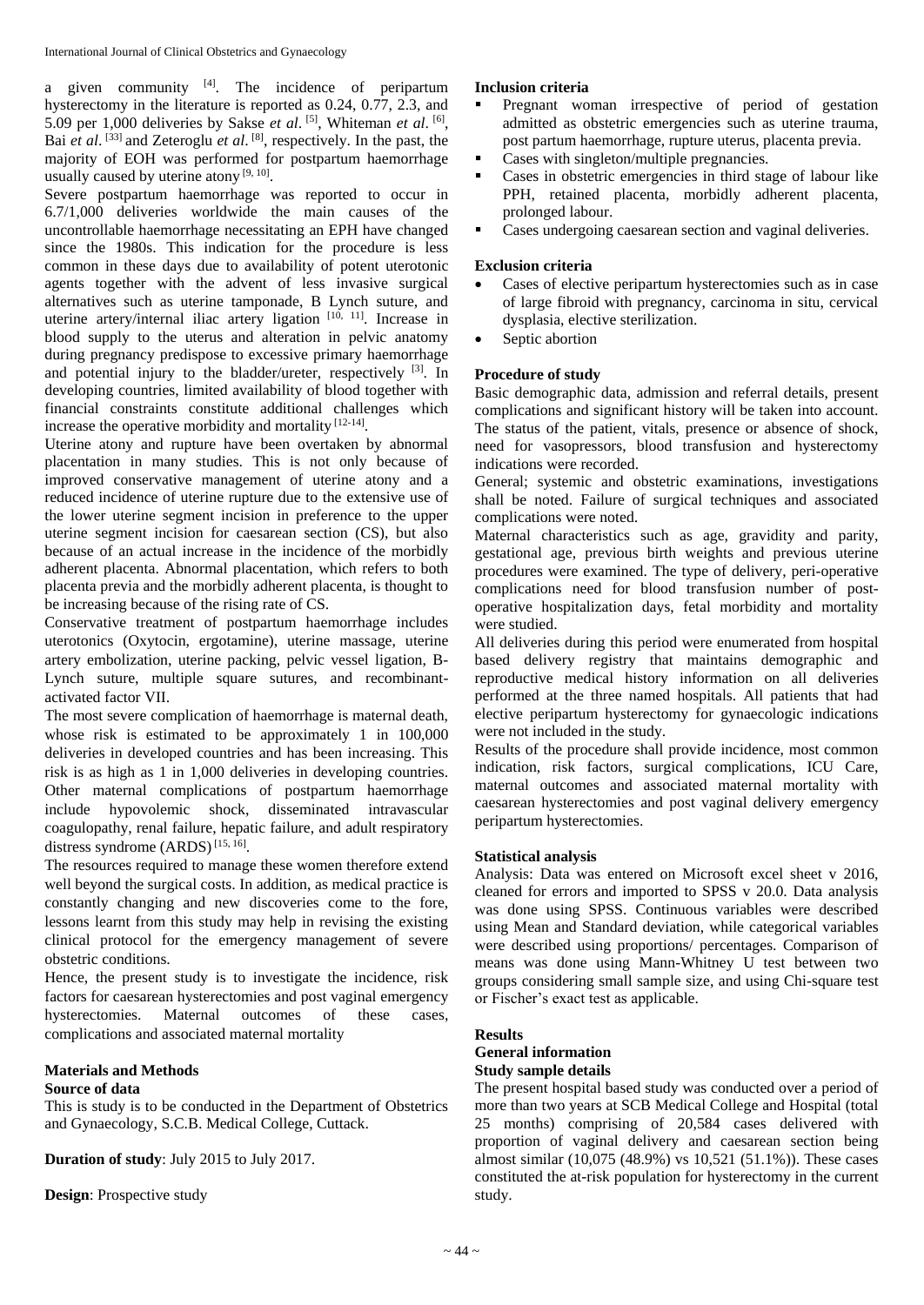# **Incidence of hysterectomy**

A total of 55 cases of hysterectomy were operated during this period. Out of all cases, 36 cases (65.5%) of hysterectomy were done following caesarean section and 19 cases (34.5%) following vaginal delivery. The incidence of post-caesarean hysterectomy was found to be 1.6 per 1000 cases of caesarean section per year and that following vaginal delivery was found to be 0.9 per 1000 cases of vaginal delivery per year. The incidence noted was more for cases having delivery by caesarean section.

# **Age distribution of the cases**

Mean age of the cases was 27.1 years with a standard deviation of 5.2 years. Age ranges was from 19 years to 38 years. But the maximum number of cases were below 30 years of age (80% of cases) (Fig. 2)

#### **Locality of the cases**

Majority of the cases were from rural set up (39 cases, 71%). The rest were from urban set up (29%). (Fig 3).

#### **Literacy status of the cases**

Around 40% of the cases (20 cases) of hysterectomy were illiterate, while another 35% (19 cases) just had primary school level of education. This means that only a small portion of the cases who underwent hysterectomy had education levels up to matriculation or more (Fig 4).



**Fig 2:** Age distribution of the cases having hysterectomy (n=55)





**Fig 4:** Literacy status among the cases of hysterectomy (n=55) **Fig 4:** Literacy status among the cases of hysterectomy (n=55)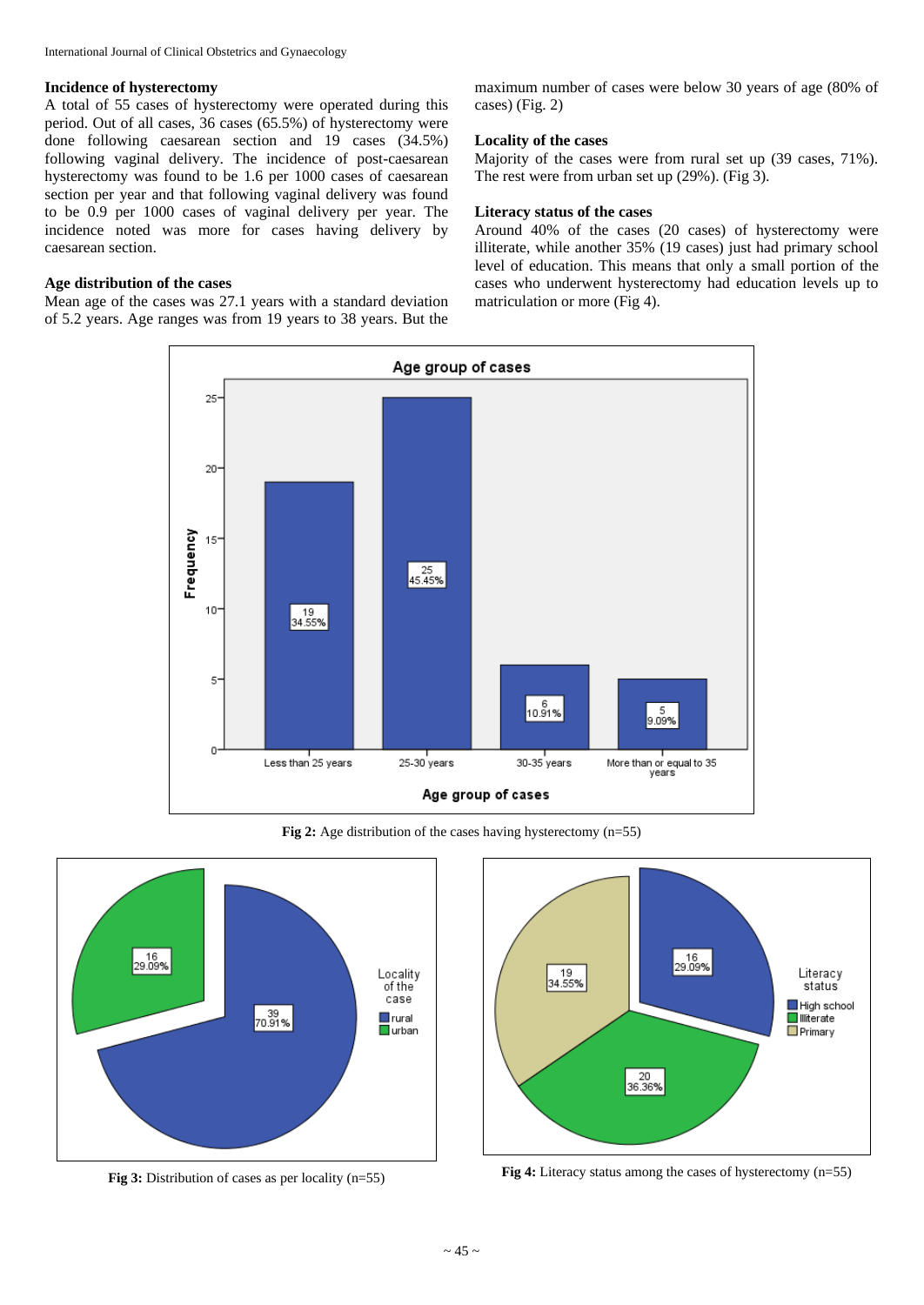#### **Referral cases**

It was seen that majority of the cases who underwent hysterectomy were referral cases (46 cases, 83.6%). However, important to note, delayed referral cases were the maximum in this group (35 cases, 63.6% of all cases) (Fig. 5).



**Fig 5:** Referral cases among those who underwent hysterectomy (n=55)

# **Obstetric history**

# **Parity**

Multiparity was seen in most of the cases who underwent hysterectomy (42 cases, 76.4%). One third of all the cases had parity two and was the most common parity presenting for hysterectomy (18 cases, 33%) (Fig. 6).

#### **Mode of delivery**

It was seen that though all the deliveries occurring at the tertiary care centre were having almost equal proportions of vaginal delivery and caesarean section, yet the proportion of cases having hysterectomy was more caesarean section (65%) as compared to cases post vaginal delivery (fig 7).



Fig 6: Parity among the cases who underwent hysterectomy (n=55)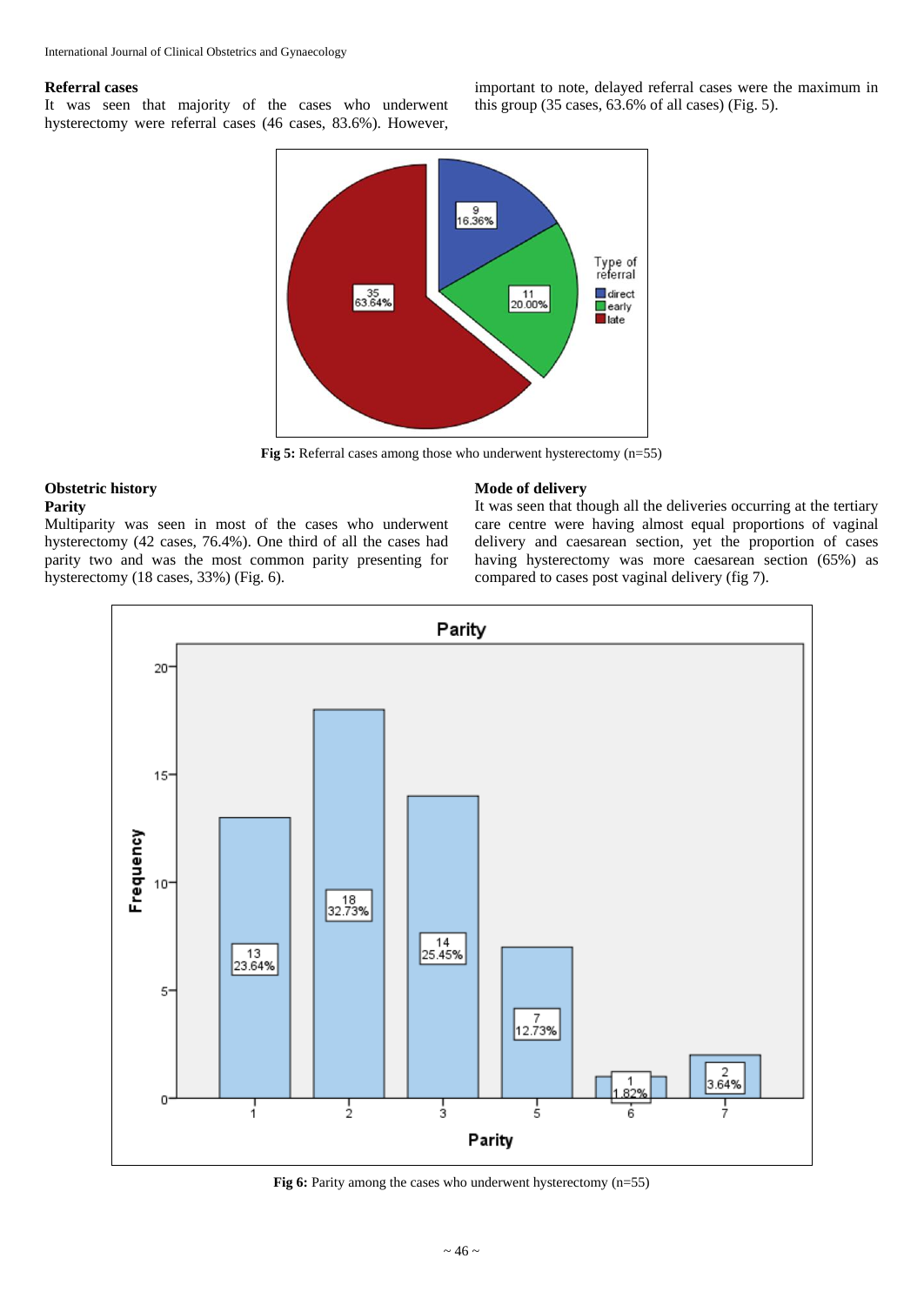

Fig 7: Mode of delivery among the cases presenting for hysterectomy Number of antenatal check up

At least 10% of cases who presented with hysterectomy did not have even a single antenatal check-up during their pregnancy. But most being after three ANCs (mode = 3) (Fig 8).



**Fig 8:** Number of antenatal check-ups for cases presenting with hysterectomy (n=55)

# **History of uterine manipulation or surgery**

Uterine manipulation in the form of previous MTP or Surgery history was found to be present in 23 cases (42%), with previous history of CS being the most common among these, followed by MTP (Fig. 9). (Fig 10).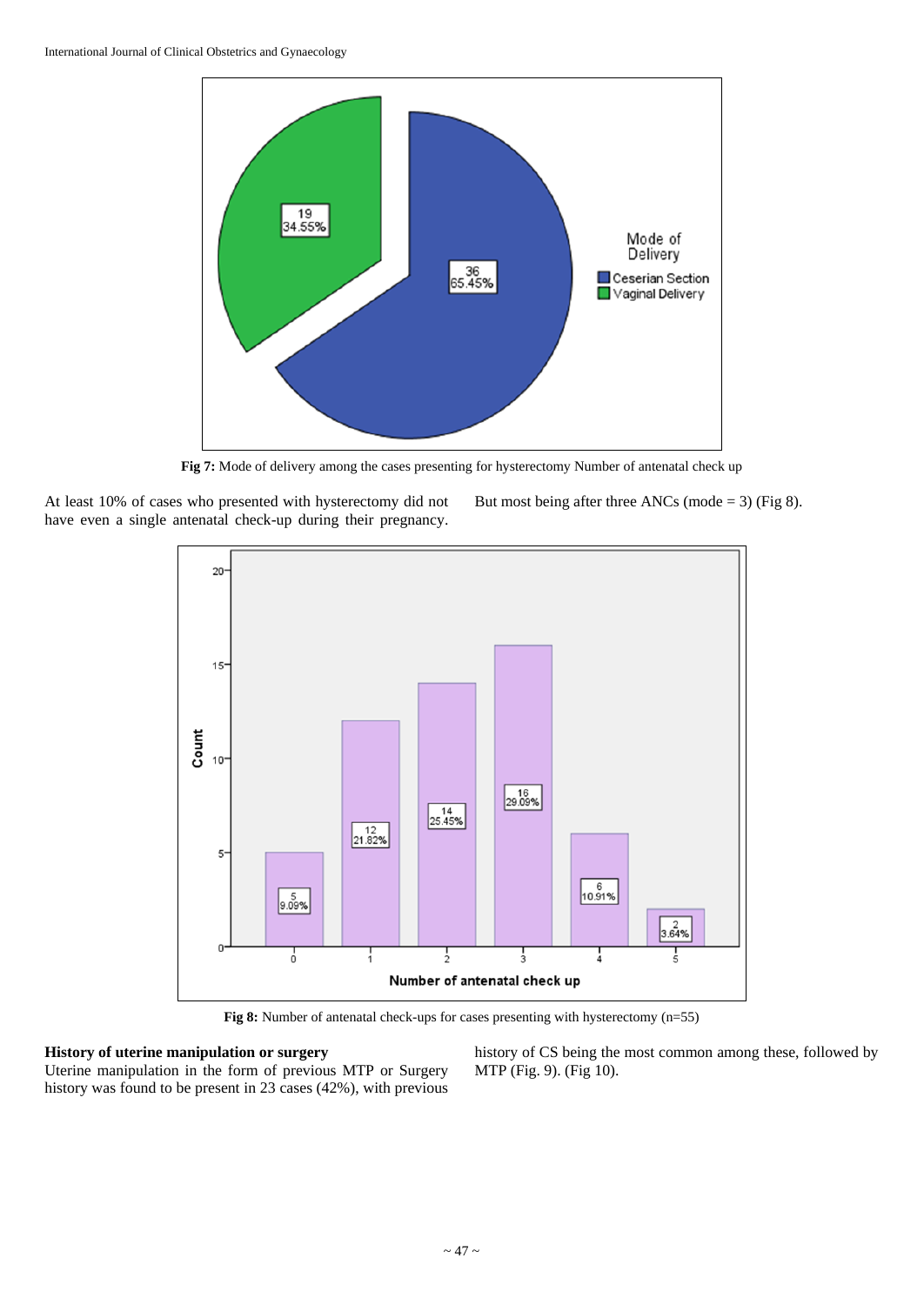

**Fig 9:** Uterine manipulation surgery in the cases presenting with hysterectomy (n=55)



**Fig 10:** History of uterine manipulation among cases presenting with hysterectomy grouped by mode of delivery (n=36 for CS, 19 for VD)

# **Clinical profile of hysterectomy cases Indications for hysterectomy**

|                   | <b>Caesarean Section</b> |          | <b>Vaginal Delivery</b> |          | <b>Total</b> |          |
|-------------------|--------------------------|----------|-------------------------|----------|--------------|----------|
|                   | Count                    | Column % | Count                   | Column % | Count        | Column % |
| Abruptio          |                          | 8%       |                         | 5%       |              | 7%       |
| <b>Atonic PPH</b> |                          | 14%      | 11                      | 58%      | 16           | 29%      |
| Blunt trauma      |                          | 3%       |                         | 0%       |              | 2%       |
| Placenta Percreta |                          | 11%      |                         | 0%       |              | 7%       |
| Placenta Praevia  | 3                        | 8%       |                         | 5%       |              | 7%       |
| Scar rupture      | 10                       | 28%      |                         | 0%       | 10           | 18%      |
| Uterine rupture   | 10                       | 28%      | 6                       | 32%      | 16           | 29%      |
| Total             | 36                       | 100%     | 19                      | 100%     | 55           | 100%     |

**Table 1:** Mode of delivery of the cases (n=55)

Atonic PPH was the most common indication (58%) for hysterectomy in cases of vaginal delivery followed by scar rupture (32%) while scar rupture and uterine rupture both contributed equally (28% each) for a hysterectomy in cases of caesarean section.

# **Complications after hysterectomy (Including injury)**

ICU admission was seen more commonly among cases of hysterectomy following vaginal delivery (26%vs 3%) and this

was also found to be significantly different when compared using Fischer's exact test (p=0.015). Other complications like fever, DIC and wound sepsis were seen equally in both the groups, and there was no significant difference. However, it was seen that fever followed by wound sepsis was the most common complication among cases of caesarean section and condition needing ICU admission is the most common complication for cases of hysterectomy following vaginal delivery (Table 2).

|                      |       | <b>Caesarean Section</b> |          | <b>Vaginal Delivery</b> |          | <b>Total</b> |          |
|----------------------|-------|--------------------------|----------|-------------------------|----------|--------------|----------|
|                      |       | Count                    | Column % | Count                   | Column % | Count        | Column % |
| Fever                | No    | 26                       | 72%      | 16                      | 84%      | 42           | 76%      |
|                      | Yes   | 10                       | 28%      | 3                       | 16%      | 13           | 24%      |
| DIC.                 | No    | 33                       | 92%      | 16                      | 84%      | 49           | 89%      |
|                      | Yes   | 3                        | 8%       | 3                       | 16%      | 6            | 11%      |
|                      | No    | 31                       | 86%      | 18                      | 95%      | 49           | 89%      |
| Wound sepsis         | Yes   | 5                        | 14%      |                         | 5%       | 6            | 11%      |
| <b>ICU</b> Admission | No    | 35                       | 97%      | 14                      | 74%      | 49           | 89%      |
|                      | Yes   |                          | 3%       | 5                       | 26%      | 6            | 11%      |
|                      | Total | 36                       | 100%     | 19                      | 100%     | 55           | 100%     |

**Table 2:** Complications after hysterectomy as per mode of delivery (n=55)

# **Use of blood products**

Blood products like packed red cells, fresh frozen plasma and platelets were used in management of cases wherever required post-hysterectomy. Platelet transfusions were seen only in cases

of hysterectomy following caesarean section (Table 3). Rest of the other blood products were used almost equally in both the types of hysterectomy.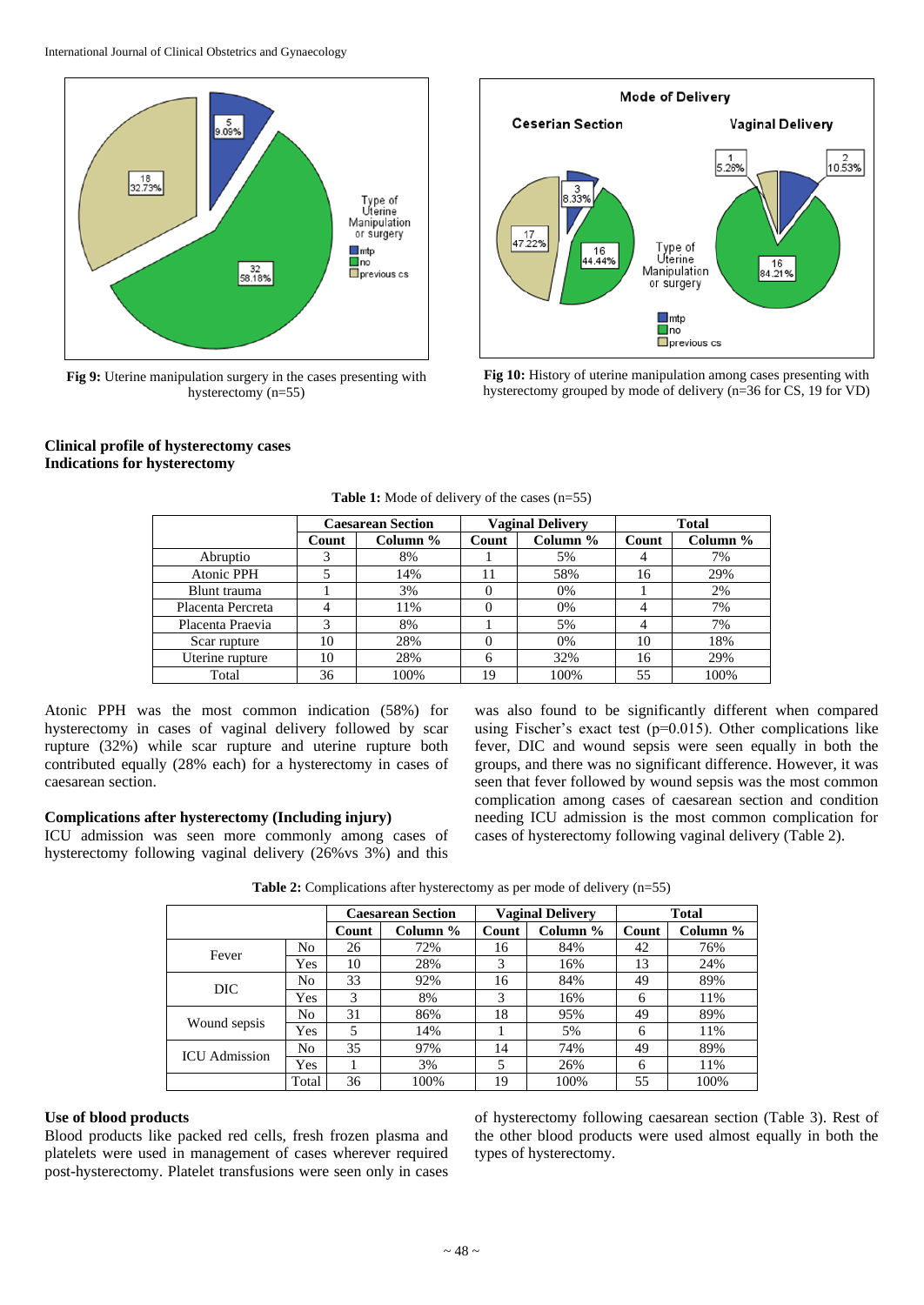**Table 3:** Blood products used in cases with hysterectomy as per mode of delivery (n=55)

|                  | Packed red cells |     | <b>Fresh frozen Plasma</b> |      | <b>Platelet transfusion</b> |           |
|------------------|------------------|-----|----------------------------|------|-----------------------------|-----------|
|                  | Mean             | SD  | Mean                       | SD   | Mean                        | <b>SD</b> |
| Ceserian Section | 2.58             | .08 | .69                        | .83  | .28                         | 1.19      |
| Vaginal Delivery | 2.53             | 17  | .58                        | 2.06 | .00                         | .00       |

# **Duration of stay in the hospital**

It was seen that the mean duration of stay in hospitals in case of caesarean hysterectomies was more as compared to the vaginal hysterectomies and this was found to be statistically significant (p=0.038, Mann Whitney U test) (Table 4).

|  | Table 4: Duration of stay in hospital (In days) |  |  |  |  |
|--|-------------------------------------------------|--|--|--|--|
|--|-------------------------------------------------|--|--|--|--|

|                           | Duration of stay in hospital (in days) |      |
|---------------------------|----------------------------------------|------|
|                           | Mean                                   | SD   |
| Mode of Caesarean Section | 9.17                                   | 4.33 |
| Delivery Vaginal Delivery | 6.26                                   |      |

# **Prognosis of hysterectomy cases**

# **Maternal outcome**

Deaths occurred among the cases due to various causes, most prominent among them being Sepsis (7 cases, 41%) with one case associated with DIC simultaneously.

**Table 5:** Death after hysterectomy among the cases (n=55)

|       | <b>Mode of Delivery</b>  | <b>Total</b>            |            |
|-------|--------------------------|-------------------------|------------|
|       | <b>Caesarean Section</b> | <b>Vaginal Delivery</b> |            |
| Alive | 29 (80.6%)               | 9 (47.4%)               | 38 (69.1%) |
| Dead  | 7 (19.4%)                | $10(52.6\%)$            | ' (30.9% ) |
| Total | 36 (100%)                | 100%)                   | 100%       |

It was seen that caesarean hysterectomy was associated with less deaths than expected as compared to vaginal hysterectomy, having a chi-square value of  $6.414$  ( $p=0.011$ ). Thus, prognosis might seem grave for cases of vaginal hysterectomy as compared to caesarean hysterectomy.

# **Fetal outcome**

Intrauterine death was seen in 28 cases (42%), with another 10 cases (15%) born alive but needing NICU admission. There was no complication seen only among 28 cases (43%).

The number of fetal deaths occurring among cases with caesarean hysterectomy was found to be 21 out of 36 cases (58% of all caesarean cases), while that with vaginal hysterectomy was found to be 7 out of 19 cases (37% of all vaginal cases). This was however not found to be statistically significant (p=0.130, Chi-square test) which means that there is no difference in fetal deaths among those with caesarean vs vaginal hysterectomy.

**Table 6:** Association of fetal deaths with the type of hysterectomy  $(n=55)$ 

|                     | <b>Mode of Delivery</b>                   | <b>Total</b> |              |
|---------------------|-------------------------------------------|--------------|--------------|
|                     | <b>Caesarean Section Vaginal Delivery</b> |              |              |
| No fetal death      | 15 (41.7%)                                | $12(63.2\%)$ | $27(49.1\%)$ |
| Fetal death present | 21 (58.3%)                                | $7(36.8\%)$  | $28(50.9\%)$ |
| Total cases         | $36(100.0\%)$                             | 19 (100.0%)  | 55 (100.0%)  |

**Table 7:** Association of fetal NICU admission with the type of hysterectomy (n=55)

|                   | <b>Mode of Delivery</b>                   | Total       |              |
|-------------------|-------------------------------------------|-------------|--------------|
|                   | <b>Caesarean Section Vaginal Delivery</b> |             |              |
| No NICU admission | 28 (77.8%)                                | 17 (89.5%)  | 45(81.8%)    |
| NICU admission    | 8 (22.2%)                                 | $2(10.5\%)$ | $10(18.2\%)$ |
| Total cases       | $36(100.0\%)$                             | 19 (100.0%) | 55 (100.0%)  |

Similarly, the outcome of fetus in terms of NICU admission was not associated with mode of delivery of the cases (p=0.465, Fischer's exact test).

# **Risk factors among hysterectomy cases**

All the known risk factors were assessed in the cases undergoing hysterectomy and compared using appropriate statistical tests. Chi-square test was applied for testing proportions, while Mannwhitney U test was applied for comparing continuous data (due to small sample size).

Table 8: Risk factors among vaginal hysterectomy vs caesarean hysterectomy cases (n=55).

| Sl. no. | <b>Risk factor</b>    | Post-Caesarean Hysterectomy (n=36) | Post-vaginal Hysterectomy (n=19) | p value |
|---------|-----------------------|------------------------------------|----------------------------------|---------|
| 1.      | Mean Age              | $26.9$ yrs                         | $27.3$ yrs                       | 0.306   |
| 2.      | <b>Average Parity</b> | 2.6                                | 2.8                              | 0.756   |
| 3.      | <b>Rural Locality</b> | 27 (75.0%)                         | $12(63.2\%)$                     | 0.358   |
| 4.      | Illiterate            | 12 (33.3%)                         | $8(42.1\%)$                      | 0.285   |
| 5.      | Referral              | 23 (63.9%)                         | $12(63.2\%)$                     | 0.957   |
| 6.      | Mean number of ANCs   | 2.1                                | 2.3                              | 0.837   |
| 7.      | Average risk factors  | 1.6                                | 1.4                              | 0.428   |
| 8.      | Hospital stay         | $9.1$ days                         | 6.3 days                         | 0.000   |
| 9.      | Multipara             | 29 (80.6%)                         | 13 (68.4%)                       | 0.314   |
| 10.     | <b>MTP</b>            | 3(8.3%)                            | $2(10.5\%)$                      | 0.570   |
| 11.     | Prolonged labour      | $7(19.4\%)$                        | 5(26.3%)                         | 0.557   |
| 12.     | Induced labour        | $1(2.8\%)$                         | 5(26.3%)                         | 0.015#  |
| 13.     | Previous CS           | 17 (47.2%)                         | $1(5.3\%)$                       | 0.002   |

# Fischer's exact test; Proportions are based on those having the condition out of corresponding hysterectomy type; other values are mean

Duration of hospital stay, induced labour and history of previous caesarean section were found to have significant association with the type of hysterectomy  $(p<0.05)$  (table 8). Other factors were also analysed and were seen not to have any significant

#### association.

It was seen that the indication for hysterectomy was having significant association with type of hysterectomy, with atonic PPH being more associated with vaginal hysterectomy (Chi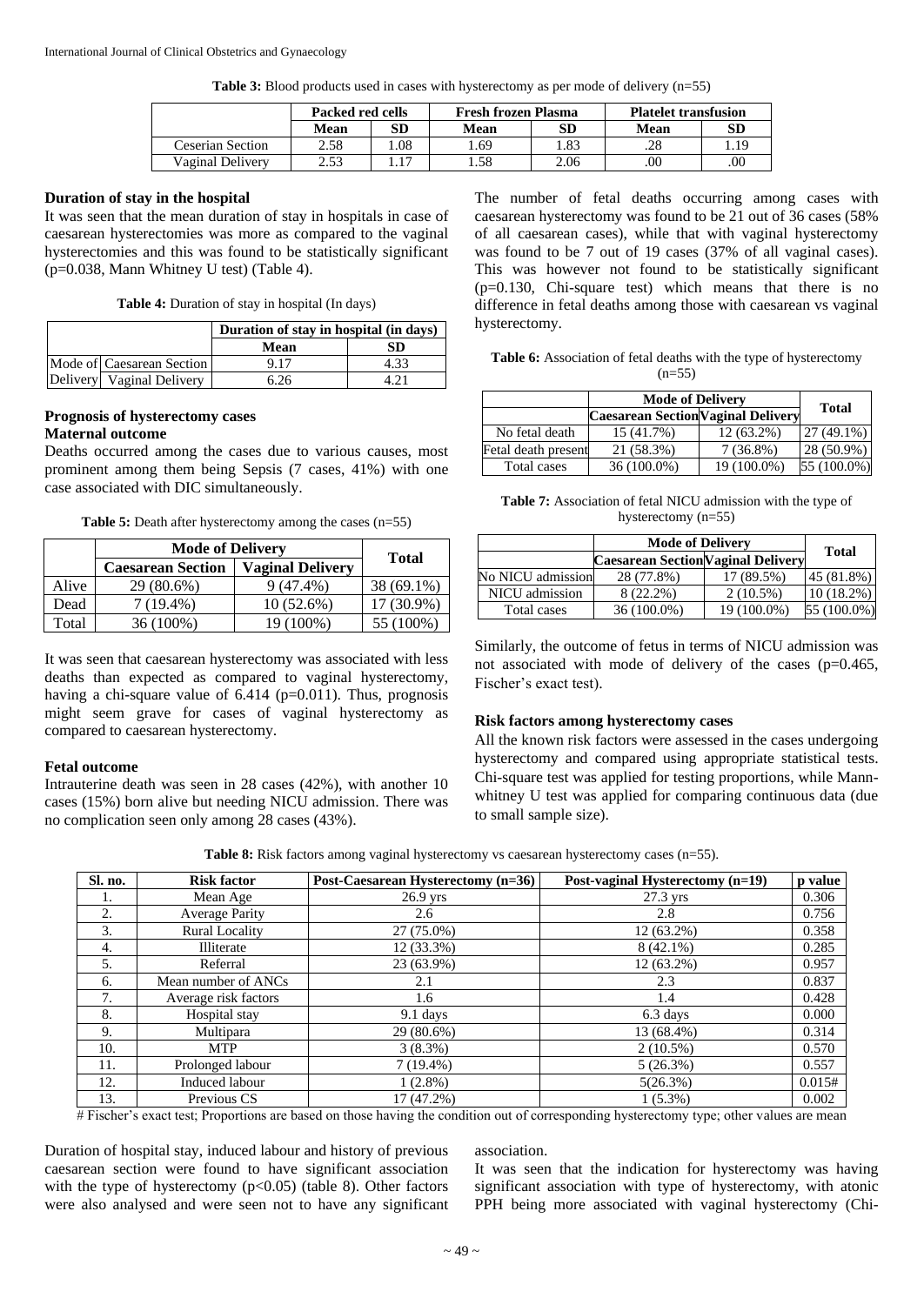square 16.579, p=0.011).

|                   |                           | <b>Mode of Delivery</b>  |                         |              |
|-------------------|---------------------------|--------------------------|-------------------------|--------------|
|                   |                           | <b>Caesarean Section</b> | <b>Vaginal Delivery</b> | <b>Total</b> |
|                   | Count                     | 3                        |                         | 4            |
| Abruptio          | <b>Expected Count</b>     | 2.6                      | 1.4                     | 4.0          |
|                   | % within Mode of delivery | 8.3%                     | 5.3%                    | 7.3%         |
|                   | Count                     | 5                        | 11                      | 16           |
| <b>Atonic PPH</b> | <b>Expected Count</b>     | 10.5                     | 5.5                     | 16.0         |
|                   | % within Mode of Delivery | 13.9%                    | 57.9%                   | 29.1         |
|                   | Count                     |                          | 0                       |              |
| Blunt trauma      | <b>Expected Count</b>     | .7                       | .3                      | 1.0          |
|                   | % within Mode of Delivery | 2.8%                     | 0.0%                    | 1.8%         |
|                   | Count                     | 4                        | 0                       | 4            |
| Placenta percreta | <b>Expected Count</b>     | 2.6                      | 1.4                     | 4.0          |
|                   | % within Mode of Delivery | 11.1%                    | 0.0%                    | 7.3%         |
|                   | Count                     | 3                        |                         | 4            |
| Placenta previa   | <b>Expected Count</b>     | 2.6                      | 1.4                     | 4.0          |
|                   | % within Mode of Delivery | 8.3%                     | 5.3%                    | 7.3%         |
| Scar rupture      | Count                     | 10                       | $\theta$                | 10           |
|                   | <b>Expected Count</b>     | 6.5                      | 3.5                     | 10.0         |
|                   | % within Mode of Delivery | 27.8%                    | $0.0\%$                 | 18.2%        |
|                   | Count                     | 10                       | 6                       | 16           |
| Uterine rupture   | <b>Expected Count</b>     | 10.5                     | 5.5                     | 16.0         |
|                   | % within Mode of Delivery | 27.8%                    | 31.6%                   | 29.1%        |
|                   | Count                     | 36                       | 19                      | 55           |
| Total             | <b>Expected Count</b>     | 36.0                     | 19.0                    | 55.0         |
|                   | % within Mode of Delivery | 100.0%                   | 100.0%                  | 100.0%       |

|  | <b>Table 9:</b> Indication for hysterectomy $(n=55)$ |  |
|--|------------------------------------------------------|--|
|  |                                                      |  |

# **Discussion**

Incidence of peripartum hysterectomy worldwide has been reported as ranging from 0.2 to 5.09/1000 deliveries (Kayabosglu *et al.*, 2007)<sup>[17]</sup>. This study conducted in S.C.B. Medical College, Cuttack gave an incidence of post-caesarean hysterectomy of 1.6 per 1000 cases of caesarean section per year and that following vaginal delivery was found to be 0.9 per 1000 cases of vaginal delivery per year. The incidence noted was more for cases having delivery by caesarean section. Rates of peripartum hysterectomy reported by Langdana *et al*., (2001) [18] showed 0.45/1000 respectively.

In recent years an increased incidence of obstetric hysterectomy has been linked to the high caesarean section rate. Previous study, 26 patients had previous uterine scars and among them nine had placenta accreta, and nine had placenta praevia as indications for the hysterectomy. Of the nine cases with placenta accreta, five were noted in the last 6 years of the study period requiring hysterectomy. This could well be due to the increased numbers of patients with multiple caesarean sections falling pregnant. One of the reasons could be due to logistic problems and geographic location of the higher level care hospitals. The vast majority of people in the rural communities do not have access to private transport due to low social economic status, and therefore, depend heavily on the public government owned ambulance services. The delays caused by these over burdened ambulance services in transporting women with obstetric problems during emergency situations may increase the incidence of obstetric complications such as uterine atony or rupture following a traumatic home delivery which inevitably would lead to higher rates of peripartum hysterectomy if they make the trip alive to the hospital.

Previous studies reported that the commonest cause of peripartum hysterectomy was placental disorder causing intractable bleeding in 16 cases (64%). Placenta preavia occurred in 8 cases (32%), placenta accreta in 5 cases (20%) and

abruptio placenta in 3 cases (12%).

In this study, there were total 55 cases of EPH, out of which 16 cases were due to uterine atony (29.1%), 16 cases were due to uterine rupture (29.1%), 10 cases were due to scar rupture ( 18.2 %),4 cases due to abruption ( 7.3%), 4 cases of placenta percreta (7.3 %), 4 cases of placenta previa (7.3 %), blunt trauma 1 case (1.8%).

The most common surgical complication after haemorrhage and infection in this study was injury to the bladder. Many patients will have a previous caesarean section causing adhesions of the bladder to the lower uterine segment, so that mobilization of the bladder may be difficult. Injudicious pressure with a swab can easily result in a tear of the bladder wall that may not be recognized, especially in the presence of haemorrhage. However, when a bladder injury is identified at operation, repaired properly and the bladder drained post-operatively for 8- 10 days, fistula formation is rare.

Knight *et al.*, (1986) <sup>[19]</sup> noted in their study that urinary infection, wound infection, pneumonia and paralytic ileus were common complications. Other complications stated in the report were wound dehiscence, thrombophlebitis, one case of vesicovaginal fistula and one case of maternal death. The commonest post operative complication was urinary tract infection.

These authors showed that urologic injuries are common and usually related to scarring from previous caesarean deliveries encountered when dissecting the bladder from the lower uterine segment. Ten patients (9%) sustained urologic injuries, of these nine sustained cystotomy and three sustained ureteral injury that required stenting. Invasion of the bladder by placenta which can also lead to cystotomy or ureteral damage. In the same report peri-operative haemorrhage occurred in the vast majority of patients requiring blood transfusion.

The common complications reported by majority of the authors are in agreement with the findings in this study. There was fever in 13 cases  $(24%)$ , wound sepsis in 6 cases  $(11%)$ , DIC in 6